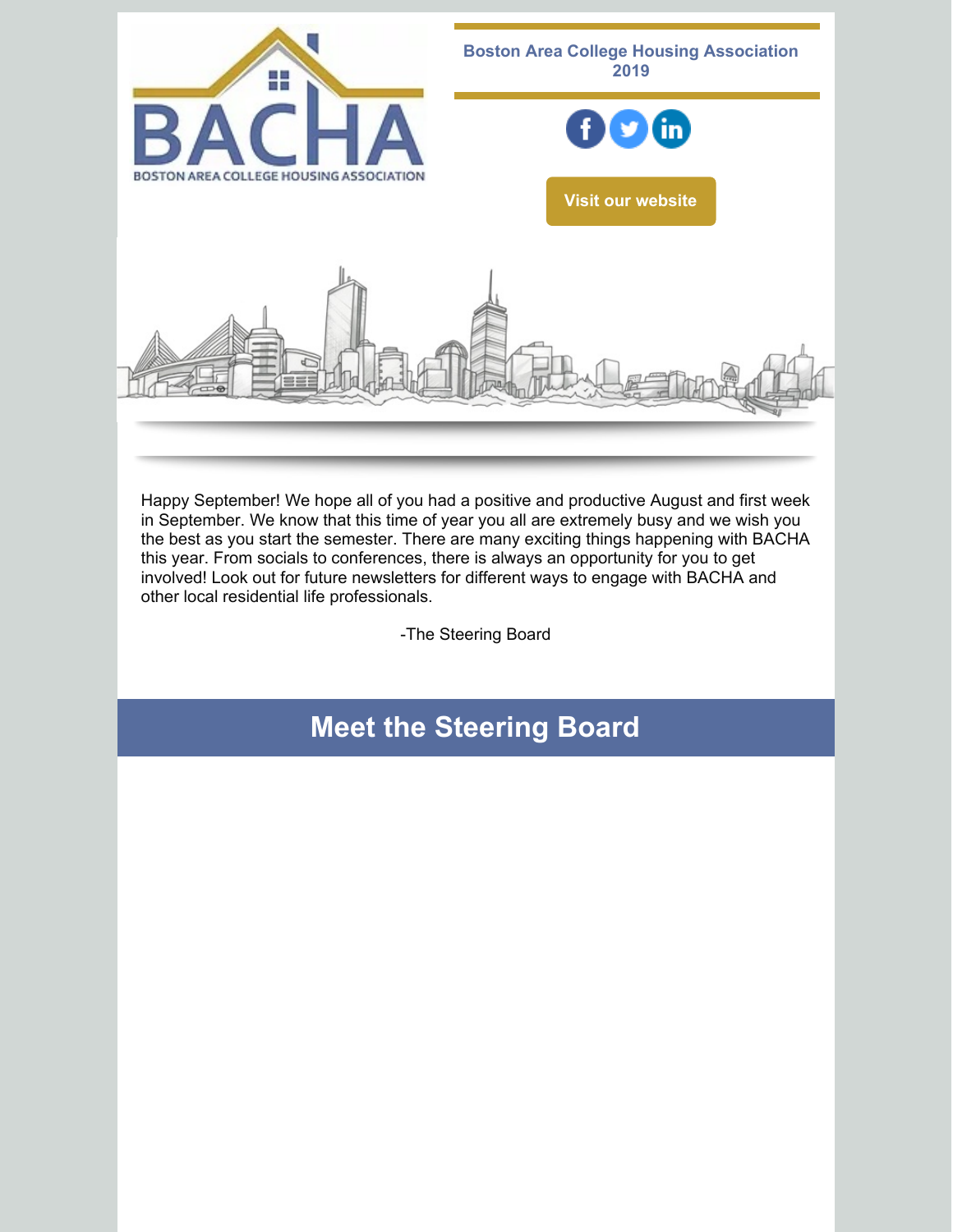# BACHA Steering Board

**Ryan Anderson** President

Ji<mark>m Wildason</mark><br>President-Elect

Kendra Stokes **Past President** 

**Bess Tracey** Secretary

**Brendon Soltis** Membership Coordinator

Alanna Gaffny Technology Coordinator Chris Faulkner Treasurer

**Marcie Dineen** X Nicholas Cubita Professional Development Co-Chairs

Rhea Richards Stephen Rotondi

NESAPC Co-Chairs

**Brianna Burk X** Katie Schmitt

New Professionals Co-Chairs

**Desiree Bradford ★ Corrine Condon** RA Conference Co-Chairs

https://www.bacha.org/steering

# **Save the Date!**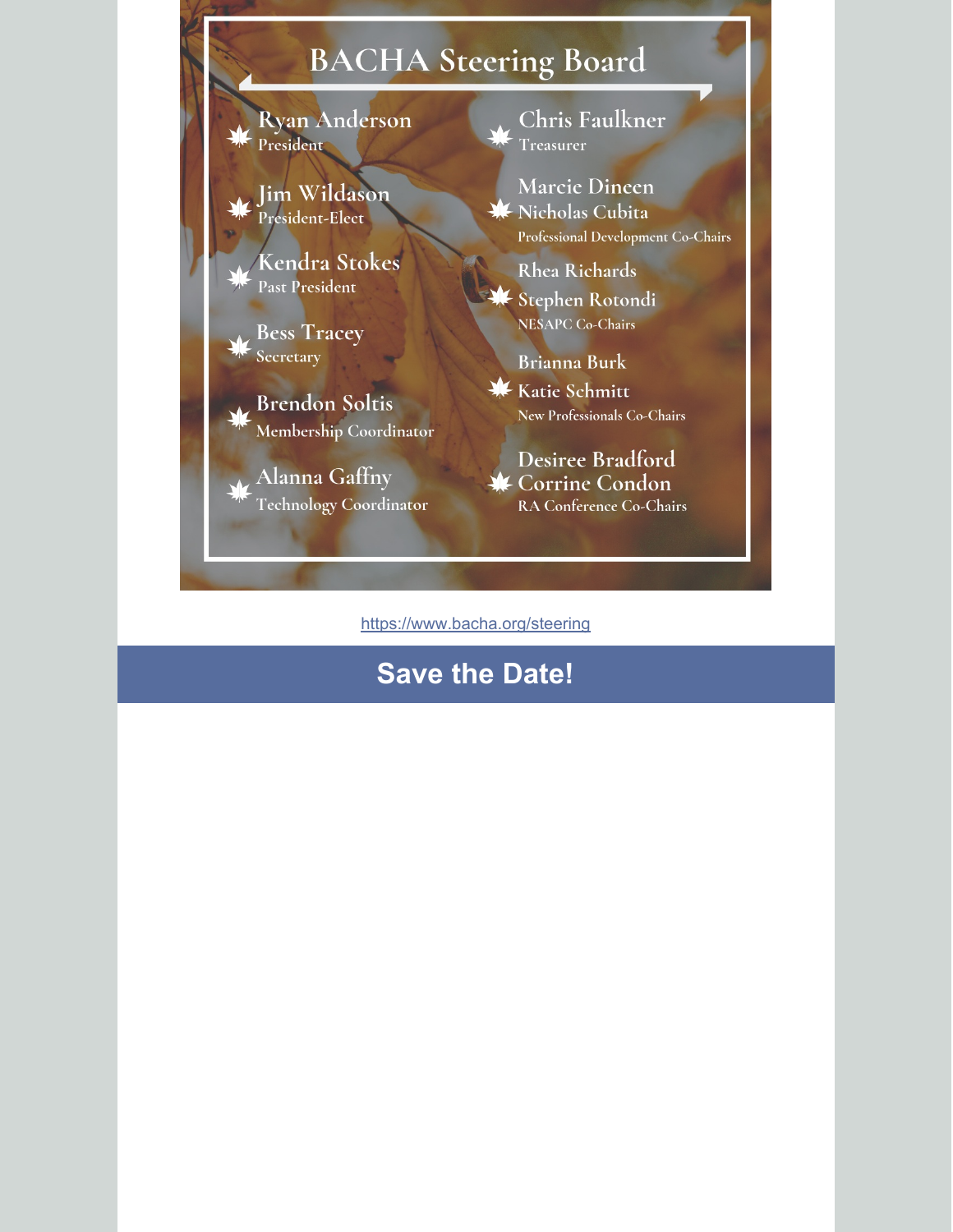

YOUR VOICE COLLABORATION LEADERSHIP

CONFIDENCE

前時 日

# SAVE THE DATE! **BACHA RA CONFERENCE** 2019

### **UMass Dartmouth | Nov. 2, 2019**

# **Let's BACHA 'bout It**

### The Mindset List 2019

The Mindset List is released every year around the time colleges and universities start in the fall. This list aims at providing cultural contexts that shaped the lives of the students entering in the fall. For example, for this year's entering class, there has always been Google, Email has always been a formal means of communication, and Phish Food has always been a flavor available from Ben and Jerry.

For professional staff, this list can be full of nostalgia, remind us of our age, or be mindblowing with this incoming class' cultural touch-points. However, when viewed through a student development lens, it can give us insight into the students we are working with and how to best connect with them.

What are you thoughts about the Mindset List?

Read the full [Mindset](http://themindsetlist.com/lists/the-mindset-list-for-the-class-of-2019/) List here!

# **Join The Conversation!**

#### **BACHA has a Facebook Group!**

**We are excited to announce that we have added a Facebook Group to our Facebook Page.**